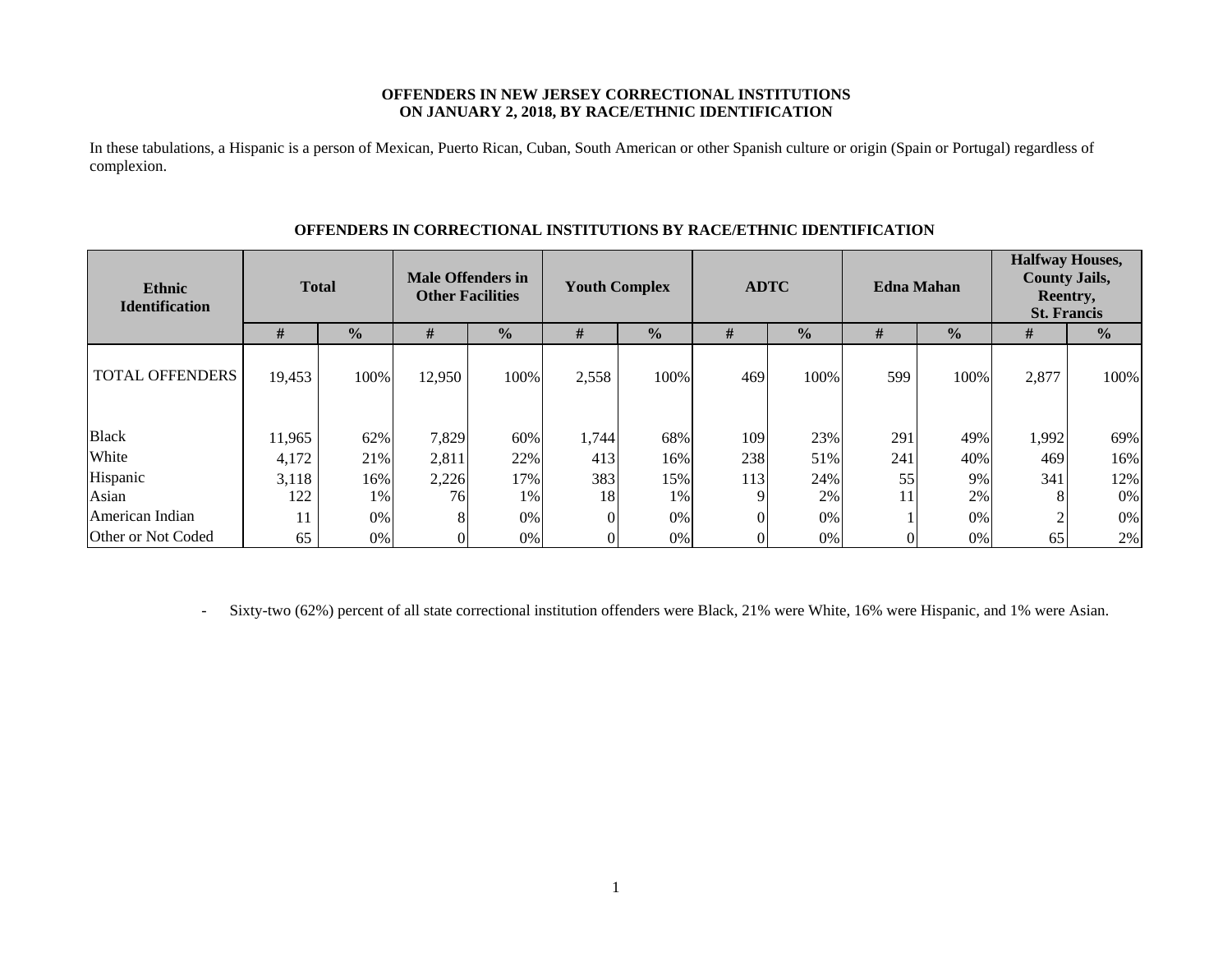| <b>Institution</b>       | <b>Total</b> | <b>Black</b> | <b>White</b> | <b>Hispanic</b> | Asian          | <b>American</b><br>Indian | Other or<br><b>Not Coded</b> |
|--------------------------|--------------|--------------|--------------|-----------------|----------------|---------------------------|------------------------------|
|                          |              |              |              |                 |                |                           |                              |
| <b>Bayside</b>           | 1,036        | 684          | 199          | 151             | $\overline{2}$ | $\mathbf 0$               | $\mathbf 0$                  |
| <b>Main</b>              | 100%         | 66%          | 19%          | 15%             | 0%             | 0%                        | $0\%$                        |
| <b>Bayside</b>           | 454          | 296          | 95           | 60              | 3              | 0                         | $\Omega$                     |
| Farm                     | 100%         | 65%          | 21%          | 13%             | 1%             | 0%                        | $0\%$                        |
| <b>Bayside Total</b>     | 1,490        | 980          | 294          | 211             | 5              | $\mathbf 0$               | $\mathbf 0$                  |
|                          | 100%         | 66%          | 20%          | 14%             | 0%             | 0%                        | 0%                           |
| <b>CRAF</b>              | 146          | 42           | 84           | 19              | 1              | $\mathbf 0$               | $\mathbf 0$                  |
| <b>Jones Farm</b>        | 100%         | 29%          | 58%          | 13%             | 1%             | 0%                        | $0\%$                        |
| <b>CRAF</b>              | 480          | 284          | 128          | 65              | 3              | $\mathbf 0$               | $\mathbf 0$                  |
| <b>Reception</b>         | 100%         | 59%          | 27%          | 14%             | 1%             | 0%                        | 0%                           |
| <b>CRAF Total</b>        | 626          | 326          | 212          | 84              | $\overline{4}$ | $\mathbf 0$               | 0                            |
|                          | 100%         | 52%          | 34%          | 13%             | 1%             | 0%                        | 0%                           |
| East Jersey Main         | 1,174        | 738          | 194          | 234             | 8              | $\overline{0}$            | $\Omega$                     |
|                          | 100%         | 63%          | 17%          | 20%             | 1%             | 0%                        | $0\%$                        |
| East Jersey Camp         | 45           | 27           | 12           | 6               | 0              | 0                         | $\mathbf 0$                  |
|                          | 100%         | 60%          | 27%          | 13%             | 0%             | 0%                        | 0%                           |
| <b>East Jersey Total</b> | 1,219        | 765          | 206          | 240             | 8              | $\mathbf 0$               | $\mathbf 0$                  |
|                          | 100%         | 63%          | 17%          | 20%             | 1%             | 0%                        | 0%                           |
|                          |              |              |              |                 |                |                           |                              |

# **Prison Complex Offenders By Race/Ethnic Identification**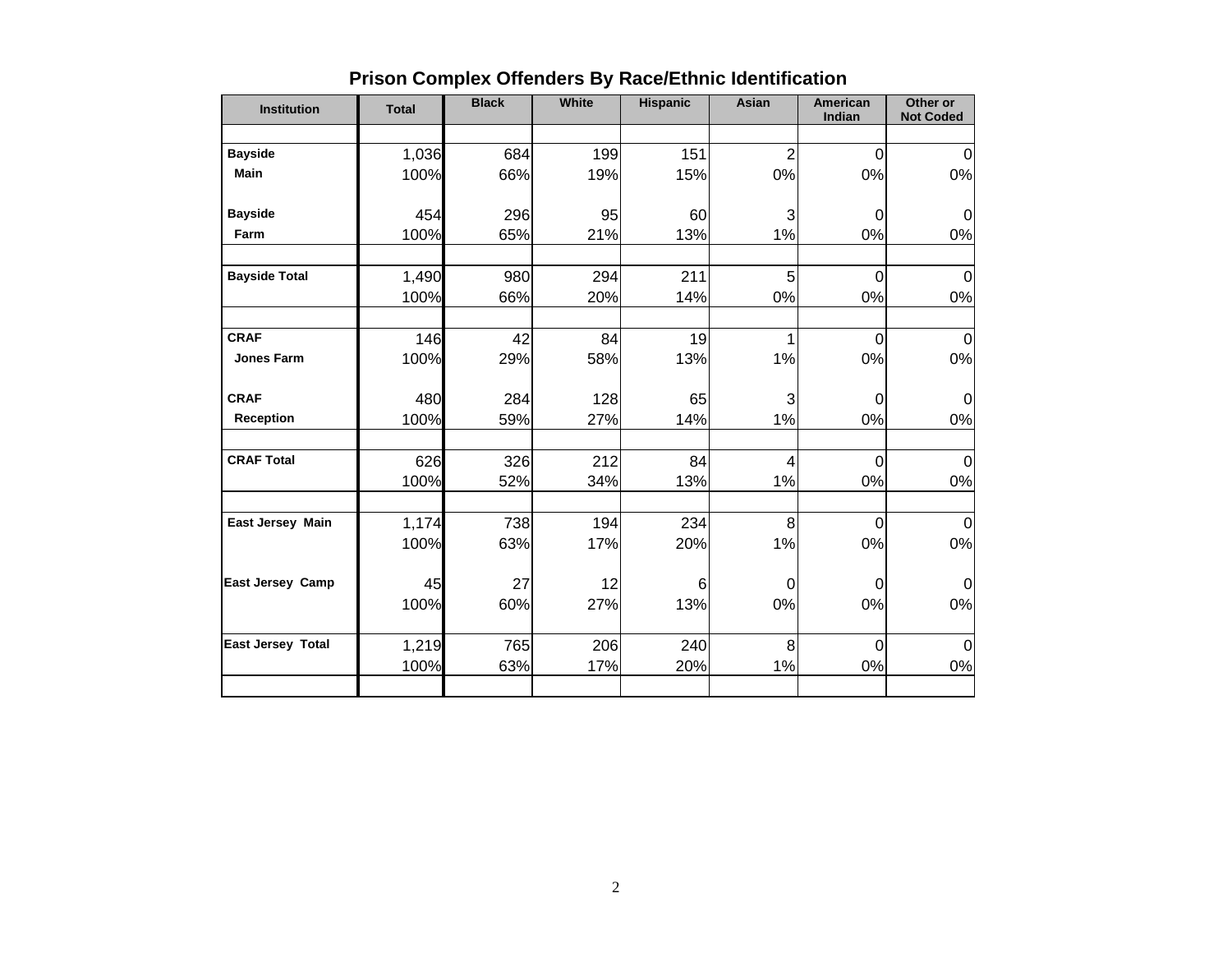| <b>Institution</b>                                  | <b>Total</b> | <b>Black</b> | White | <b>Hispanic</b> | Asian           | American<br>Indian | Other or<br><b>Not Coded</b> |
|-----------------------------------------------------|--------------|--------------|-------|-----------------|-----------------|--------------------|------------------------------|
|                                                     |              |              |       |                 |                 |                    |                              |
| <b>Midstate</b>                                     | 676          | 441          | 141   | 88              | 5               |                    | $\Omega$                     |
|                                                     | 100%         | 65%          | 21%   | 13%             | 1%              | 0%                 | $0\%$                        |
|                                                     |              |              |       |                 |                 |                    |                              |
| <b>NJ State Prison</b>                              | 1,494        | 933          | 306   | 231             | 23              | 1                  | 0                            |
|                                                     | 100%         | 62%          | 20%   | 15%             | 2%              | 0%                 | 0%                           |
| <b>Northern</b>                                     |              |              |       |                 |                 |                    |                              |
| Main                                                | 1,971        | 1,295        | 309   | 360             | 5               | $\overline{c}$     | $\overline{0}$               |
|                                                     | 100%         | 66%          | 16%   | 18%             | 0%              | 0%                 | 0%                           |
| <b>Northern</b>                                     | 443          | 254          | 127   | 61              | 1               | 0                  | $\Omega$                     |
| <b>Ad Seg Male</b>                                  | 100%         | 57%          | 29%   | 14%             | 0%              | 0%                 | 0%                           |
| <b>Northern Total</b>                               | 2,414        | 1,549        | 436   | 421             | $6\phantom{1}6$ | $\overline{2}$     | 0                            |
|                                                     | 100%         | 64%          | 18%   | 17%             | 0%              | 0%                 | 0%                           |
|                                                     |              |              |       |                 |                 |                    |                              |
| Southern                                            | 1,693        | 928          | 418   | 335             | 11              |                    | $\Omega$                     |
|                                                     | 100%         | 55%          | 25%   | 20%             | 1%              | 0%                 | 0%                           |
| <b>South Woods</b>                                  |              |              | 798   | 616             | 14              | 3                  |                              |
|                                                     | 3,338        | 1,907        |       |                 |                 |                    | $\Omega$                     |
|                                                     | 100%         | 57%          | 24%   | 18%             | 0%              | 0%                 | 0%                           |
| <b>Subtotal</b>                                     | 12,950       | 7,829        | 2,811 | 2,226           | 76              | 8                  | $\bf{0}$                     |
| <b>Male Offenders in</b><br><b>Other Facilities</b> | 100%         | 60%          | 22%   | 17%             | 1%              | 0%                 | 0%                           |

# **Prison Complex Offenders By Race/Ethnic Identification**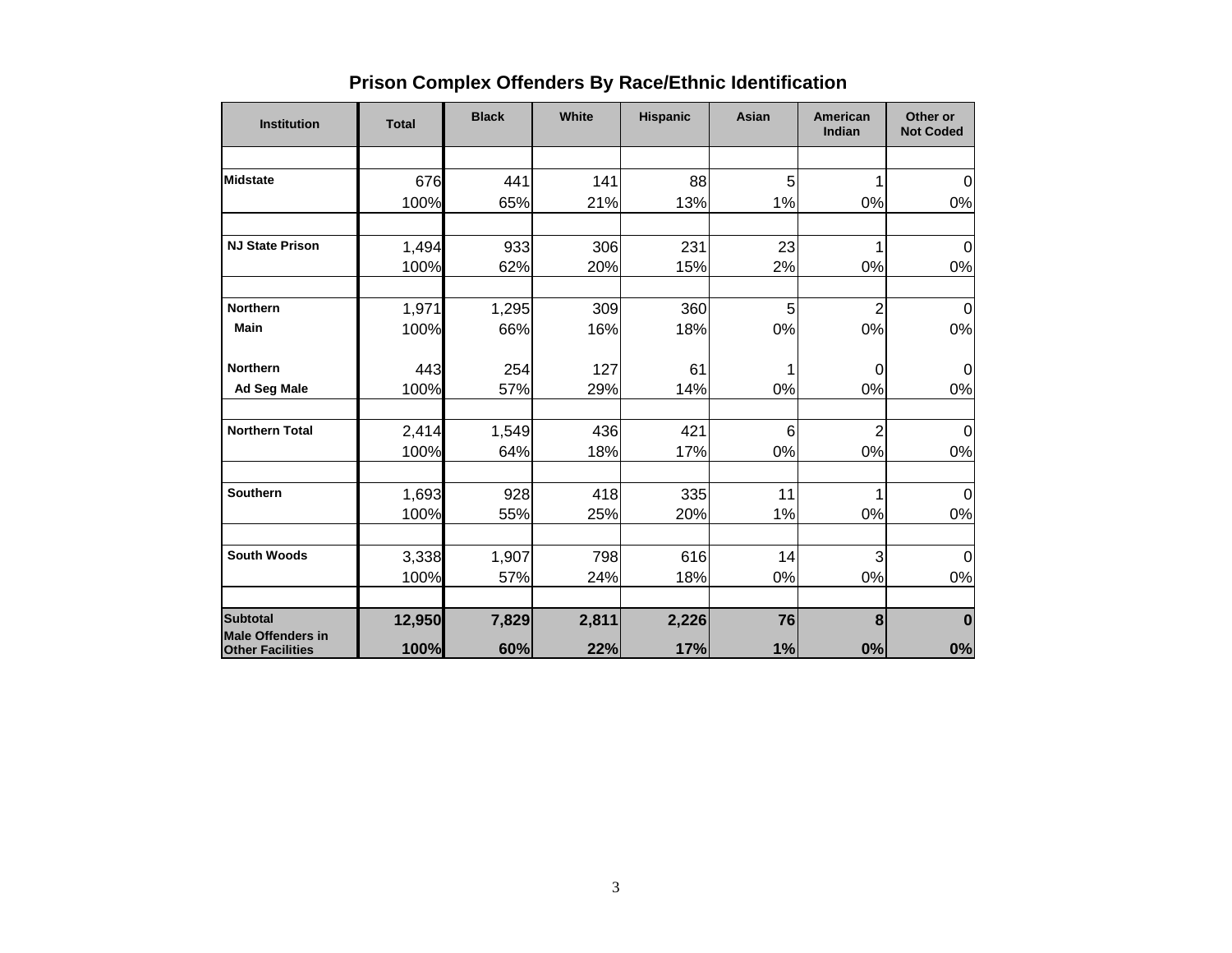| <b>Institution</b>    | <b>Total</b> | <b>Black</b> | White | <b>Hispanic</b> | Asian | American<br>Indian | Other or<br><b>Not Coded</b> |
|-----------------------|--------------|--------------|-------|-----------------|-------|--------------------|------------------------------|
|                       |              |              |       |                 |       |                    |                              |
| <b>ADTC</b>           | 469          | 109          | 238   | 113             | 9     |                    |                              |
|                       | 100%         | 23%          | 51%   | 24%             | 2%    | 0%                 | 0%                           |
|                       |              |              |       |                 |       |                    |                              |
| <b>Subtotal</b>       | 13,419       | 7,938        | 3,049 | 2,339           | 85    | 8                  |                              |
|                       | 100%         | 59%          | 23%   | 17%             | 1%    | 0%                 | 0%                           |
|                       |              |              |       |                 |       |                    |                              |
| <b>Mahan - Female</b> | 599          | 291          | 241   | 55              | 11    |                    |                              |
| Prison                | 100%         | 49%          | 40%   | 9%              | 2%    | 0%                 | 0%                           |
|                       |              |              |       |                 |       |                    |                              |
| <b>Total Prison</b>   | 14,018       | 8,229        | 3,290 | 2,394           | 96    | 9                  |                              |
| <b>Complex</b>        | 100%         | 59%          | 23%   | 17%             | 1%    | 0%                 | 0%                           |

## **Prison Complex Offenders By Race/Ethnic Identification**

**ADTC**

### **MALE OFFENDERS IN OTHER FACILITIES FEMALE OFFENDERS**



White offenders comprised 50.7% of the offenders at ADTC.



White 40.2%Black 48.6%Hispanic 9.2% Asian 1.8%Other  $0.0\%$ American Indian0.2%

The largest proportion of Black male offenders in a major facility was at Bayside (66%).

The largest proportion of White male offenders at a major facility was at CRAF (34%), ADTC excluded.

The largest proportion of Hispanic male offenders at a major facility was at East Jersey and Southern (20%), (ADTC excluded).

Black offenders comprised 48.6% of the population at Edna Mahan. This may be compared with Black offenders comprising 60.5% of the Male Offenders in Other Facilities.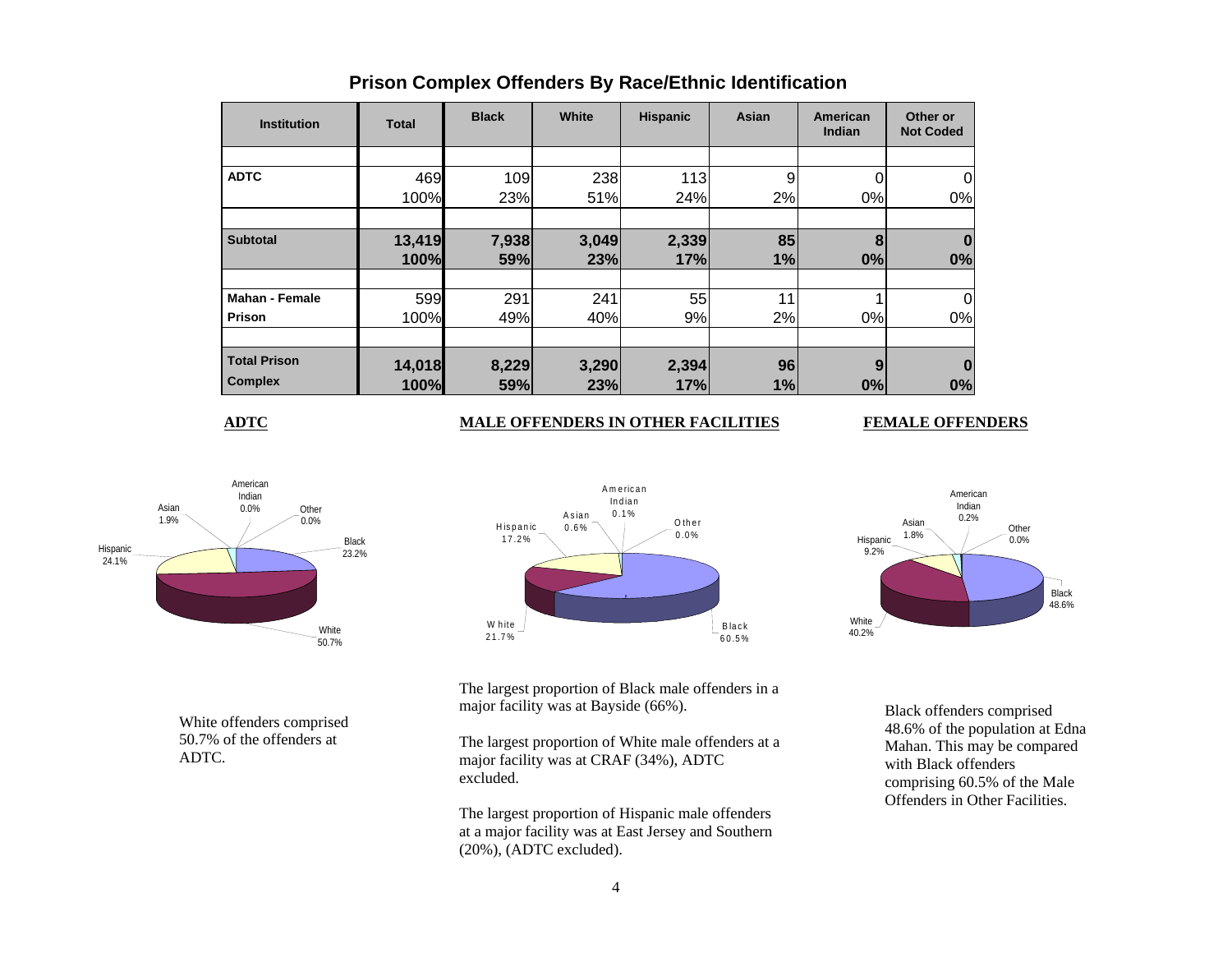| <b>Institution</b>         | <b>Total</b> | <b>Black</b> | White | <b>Hispanic</b> | Asian          | American<br>Indian | Other or<br><b>Not Coded</b> |
|----------------------------|--------------|--------------|-------|-----------------|----------------|--------------------|------------------------------|
|                            |              |              |       |                 |                |                    |                              |
| <b>Garden State</b>        | 1,254        | 884          | 171   | 191             | 8              | 0                  | $\mathbf 0$                  |
|                            | 100%         | 70%          | 14%   | 15%             | 1%             | 0%                 | 0%                           |
| <b>Mountainview</b>        | 649          | 402          | 147   | 92              | 8              | 0                  | 0                            |
|                            | 100%         | 62%          | 23%   | 14%             | 1%             | 0%                 | 0%                           |
| Wagner                     | 302          | 206          | 40    | 56              | $\overline{0}$ | 0                  | $\Omega$                     |
| <b>Main</b>                | 100%         | 68%          | 13%   | 19%             | 0%             | 0%                 | 0%                           |
| Wagner                     | 255          | 189          | 31    | 33              | $\overline{2}$ | 0                  | $\Omega$                     |
| Ad Seg                     | 100%         | 74%          | 12%   | 13%             | 1%             | 0%                 | 0%                           |
| Wagner                     | 98           | 63           | 24    | 11              | $\Omega$       | $\Omega$           | $\Omega$                     |
| <b>Minimum Units</b>       | 100%         | 64%          | 24%   | 11%             | 0%             | 0%                 | 0%                           |
| Wagner                     | 655          | 458          | 95    | 100             | $\overline{2}$ | $\Omega$           | $\mathbf 0$                  |
| <b>Total</b>               | 100%         | 70%          | 15%   | 15%             | 0%             | 0%                 | 0%                           |
| <b>Total Youth Complex</b> | 2,558        | 1,744        | 413   | 383             | 18             | 0                  | $\bf{0}$                     |
|                            | 100%         | 68%          | 16%   | 15%             | 1%             | 0%                 | 0%                           |

# **Youth Complex Offenders By Race/Ethnic Identification**